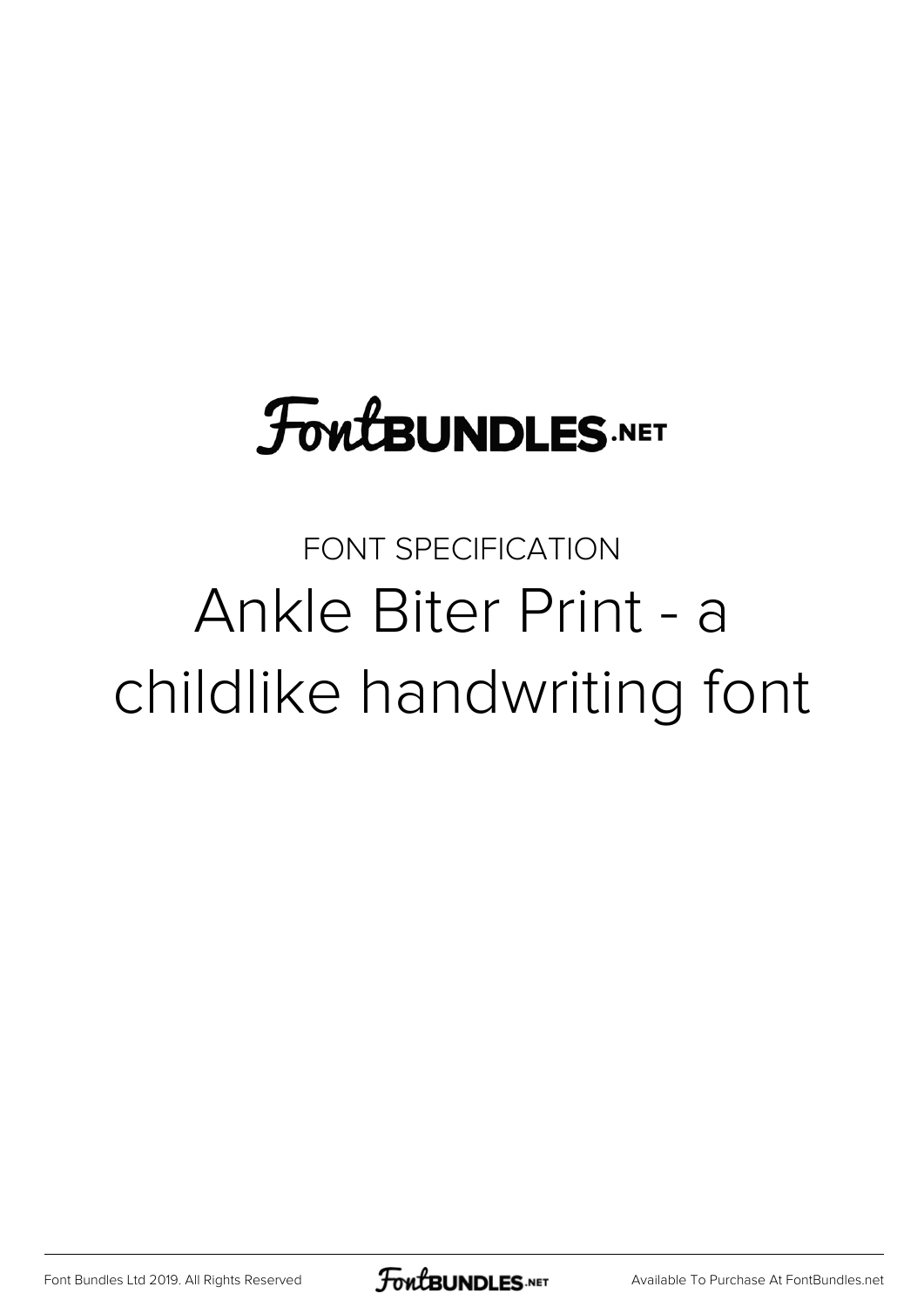#### Ankle Biter Print - Regular

Uppercase Characters

## ABCDEFGHIJKLMNOPQR STUVWXYZ

Lowercase Characters

# abcdefghijklmnopqrstuv wxyz

Numbers

## 0123456789

Punctuation and Symbols



All Other Glyphs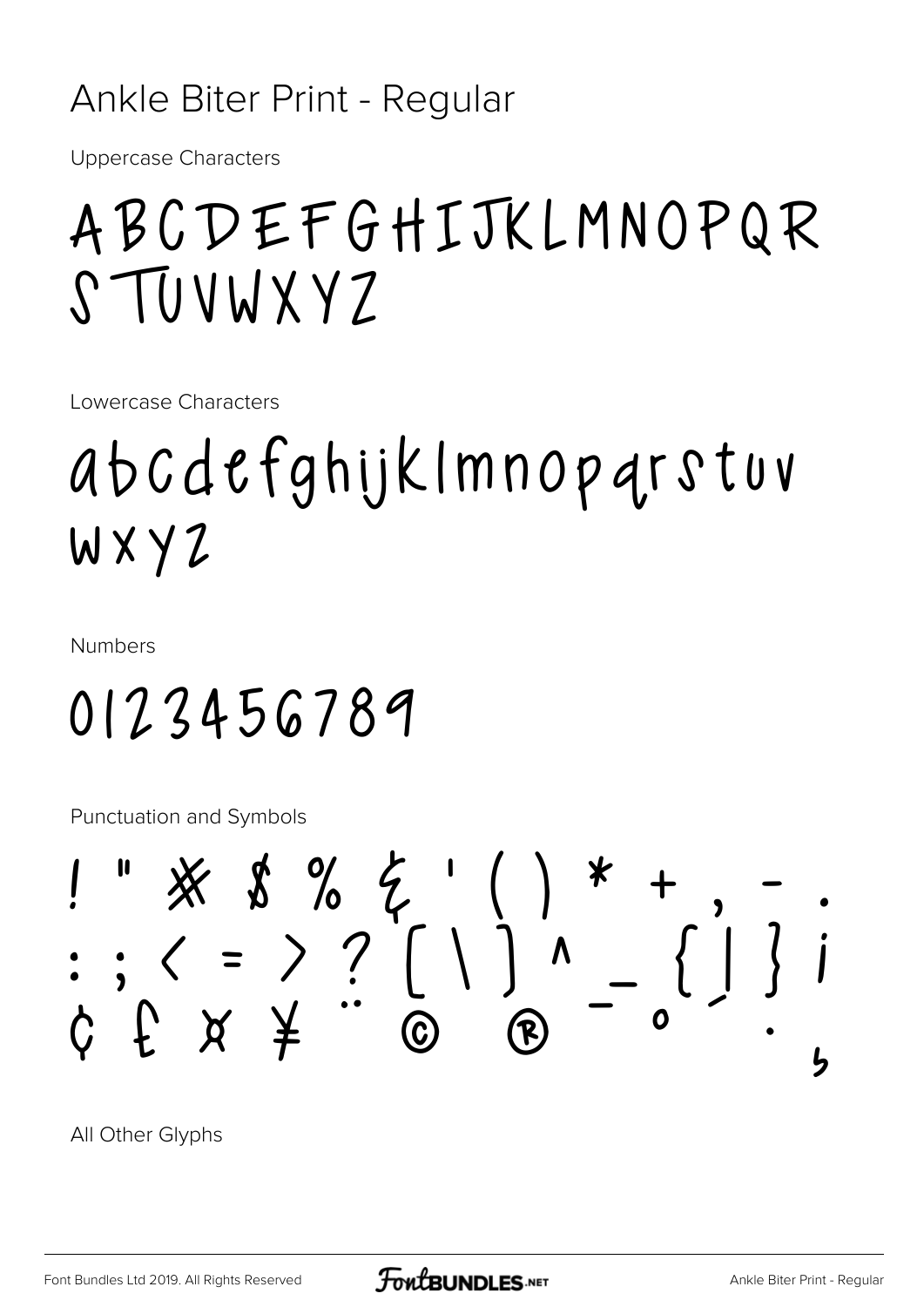|  |  |  | A Á Â Ã Ä Å Æ Ç È                                                                                                                     |  |
|--|--|--|---------------------------------------------------------------------------------------------------------------------------------------|--|
|  |  |  | ÉÊËÌÍÎŤĐÑ                                                                                                                             |  |
|  |  |  | $\delta$ $\delta$ $\delta$ $\ddot{\sigma}$ $\ddot{\sigma}$ $\times$ $\phi$ $\ddot{\sigma}$ $\ddot{\sigma}$                            |  |
|  |  |  | Û Ü Ý ß ā á â ã ä                                                                                                                     |  |
|  |  |  | å æ ç è é é ë i í                                                                                                                     |  |
|  |  |  | $\hat{\Gamma} \quad \hat{\Gamma} \quad \hat{\Omega} \quad \hat{O} \quad \hat{O} \quad \hat{O} \quad \hat{O} \quad \hat{O} \quad \div$ |  |
|  |  |  | $\phi$ $\bar{0}$ $\bar{0}$ $\hat{0}$ $\bar{0}$ $\bar{0}$ $\bar{0}$ $\bar{\gamma}$ $\bar{\gamma}$ $\bar{A}$ $\bar{a}$                  |  |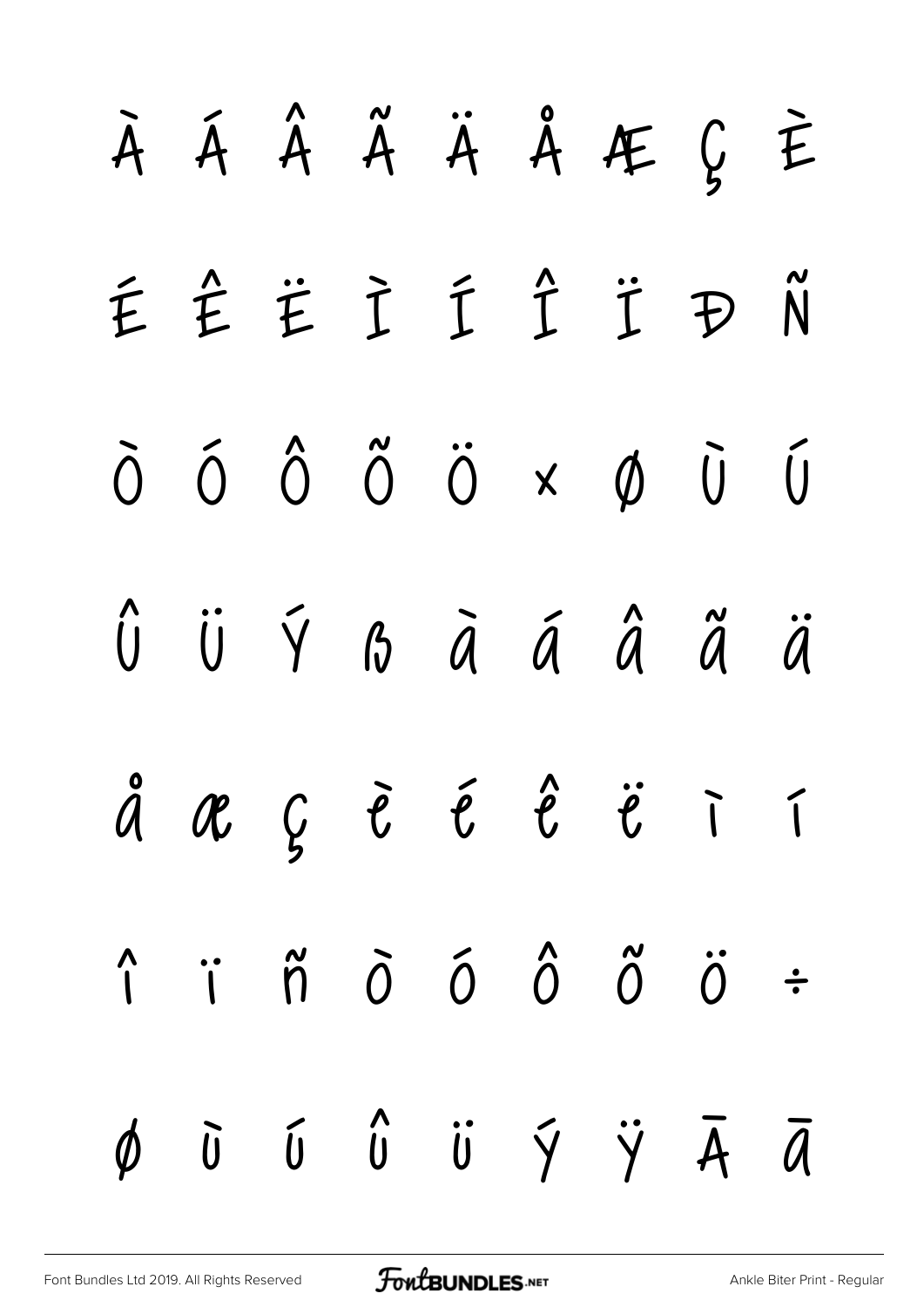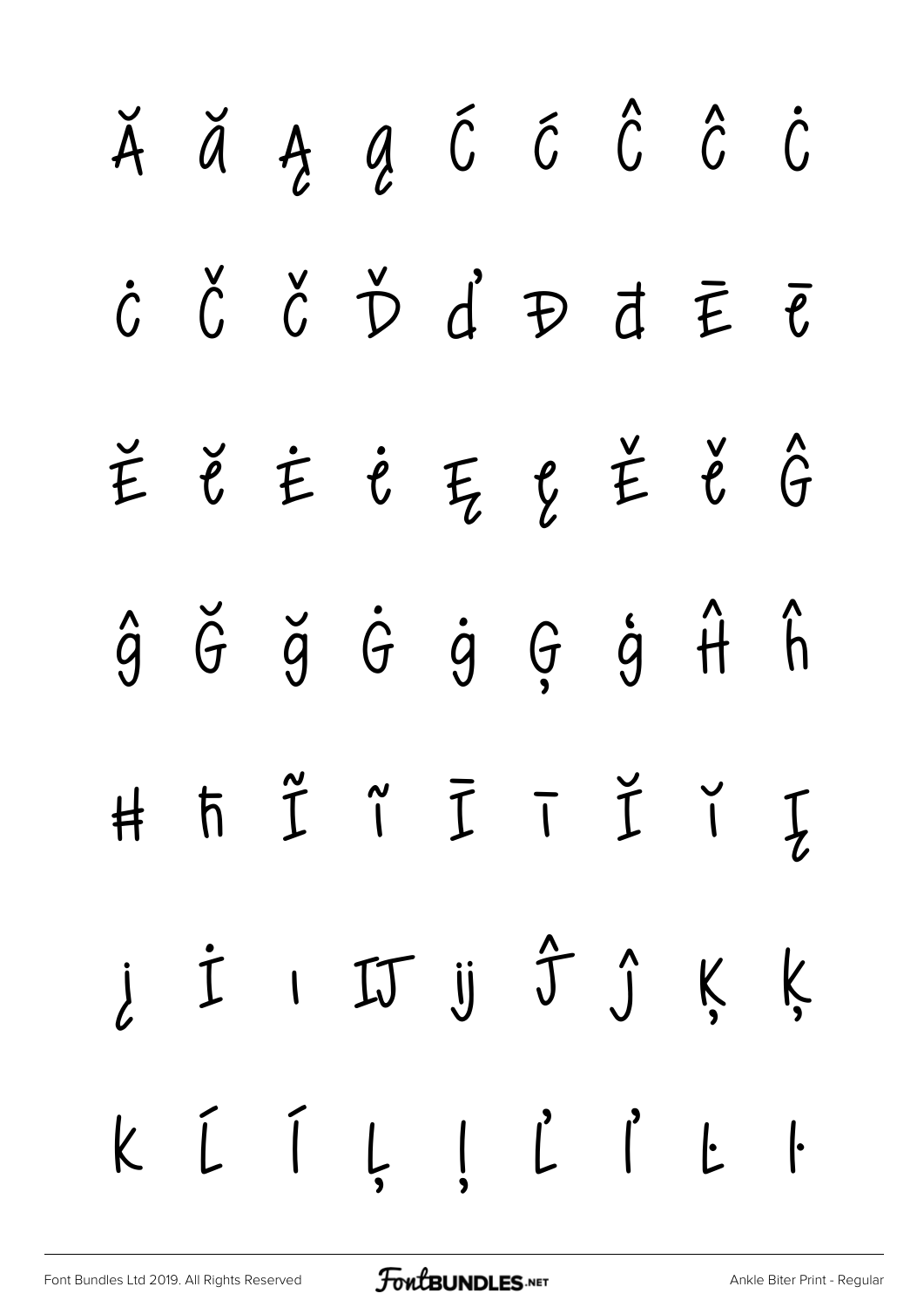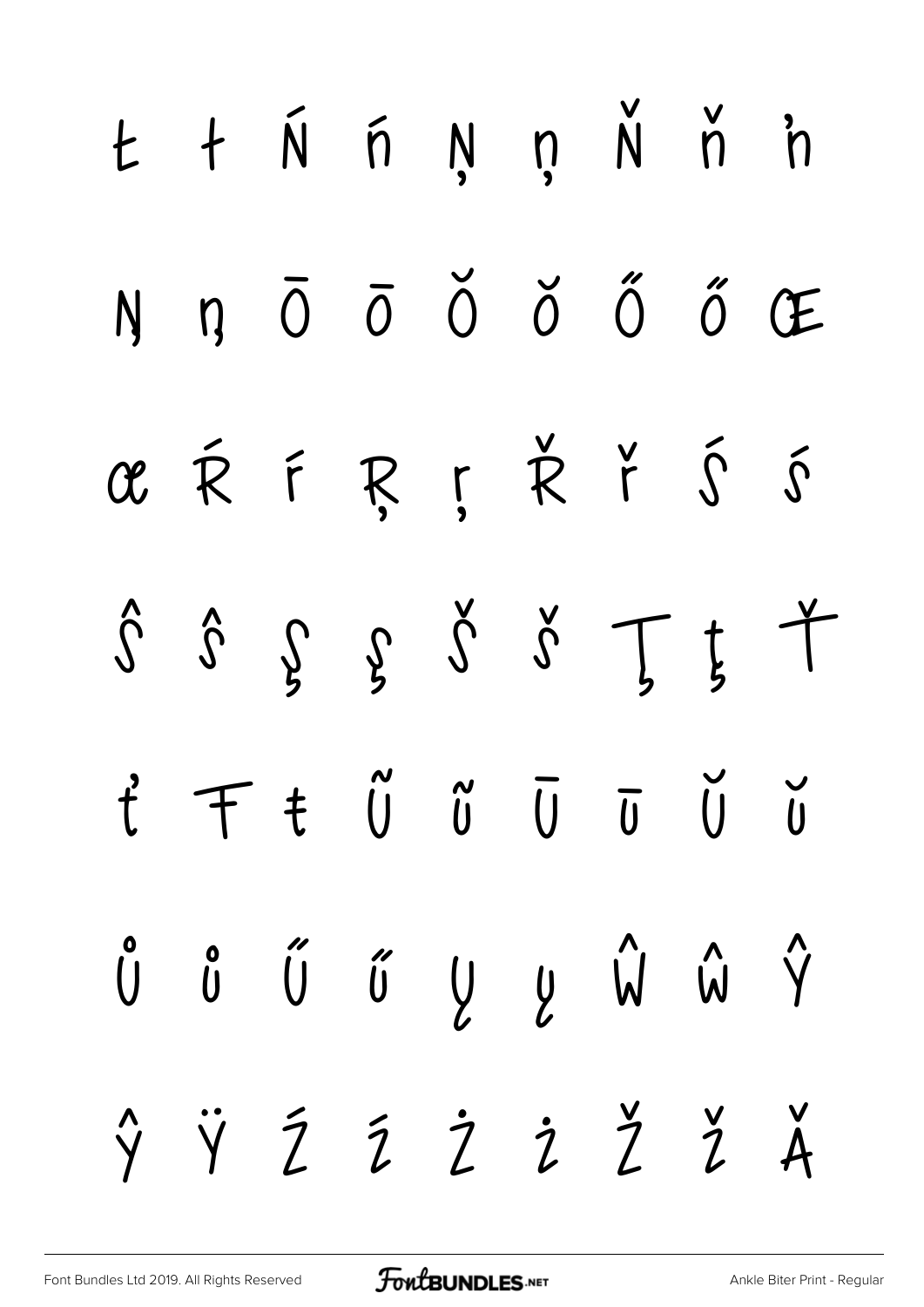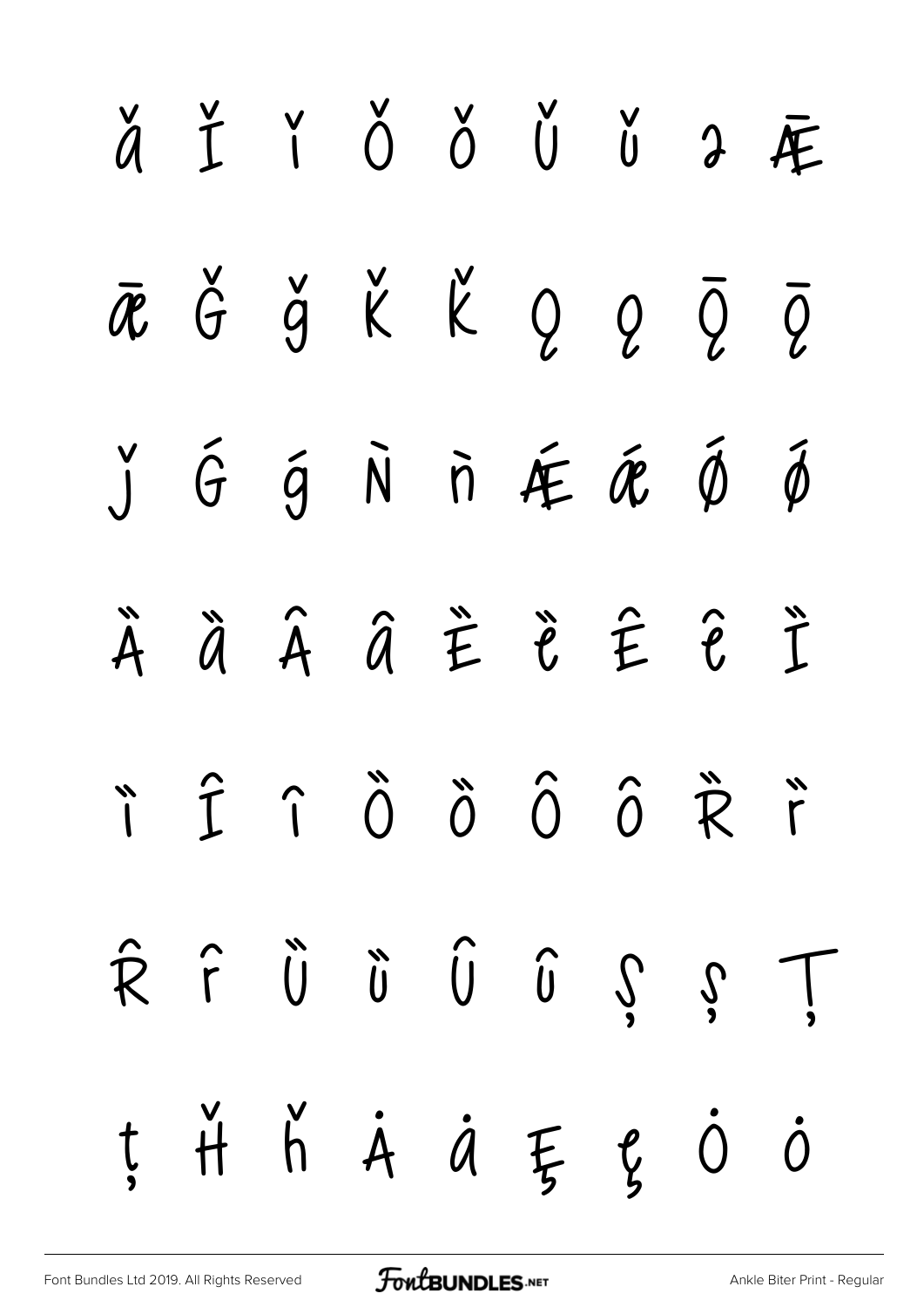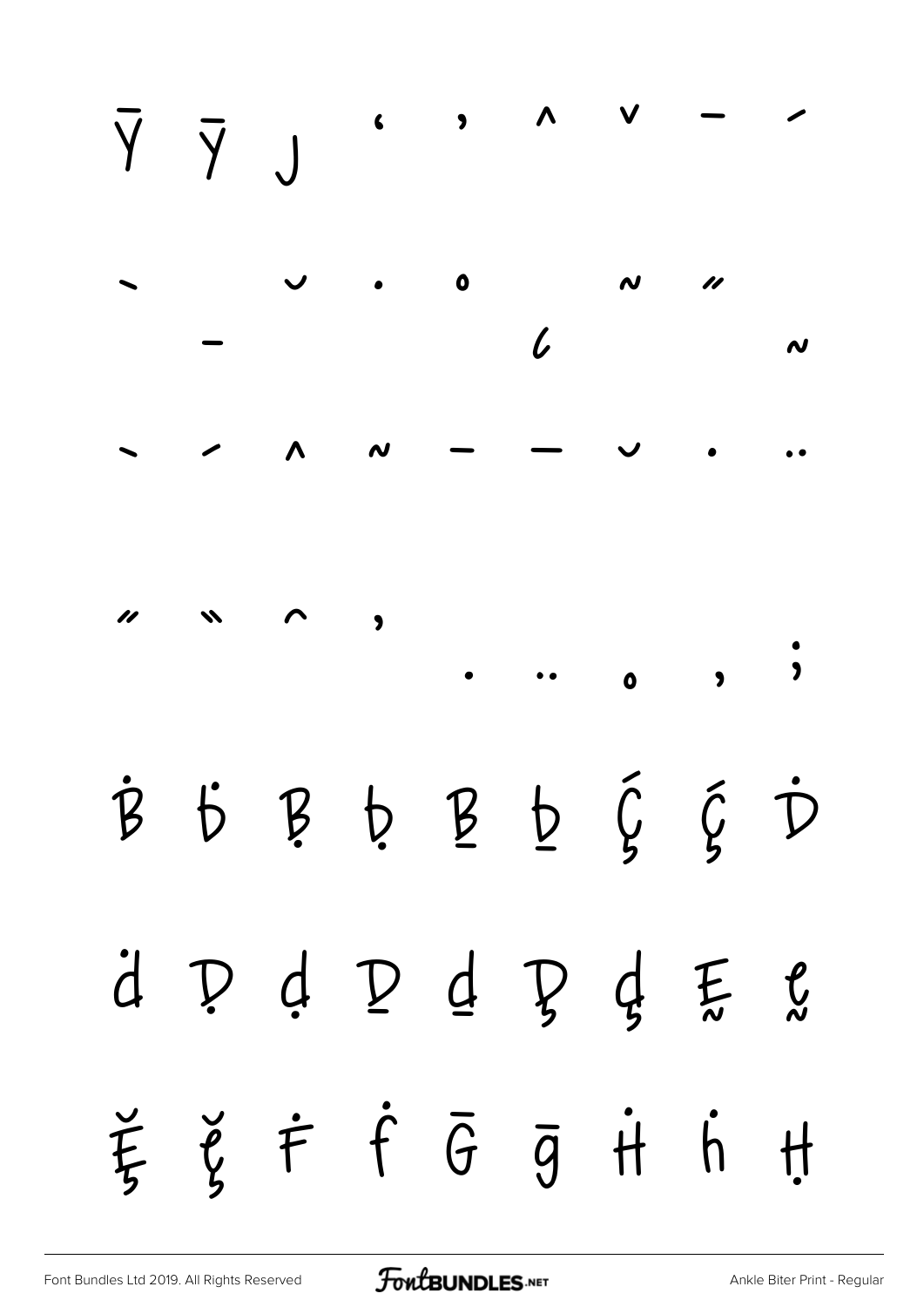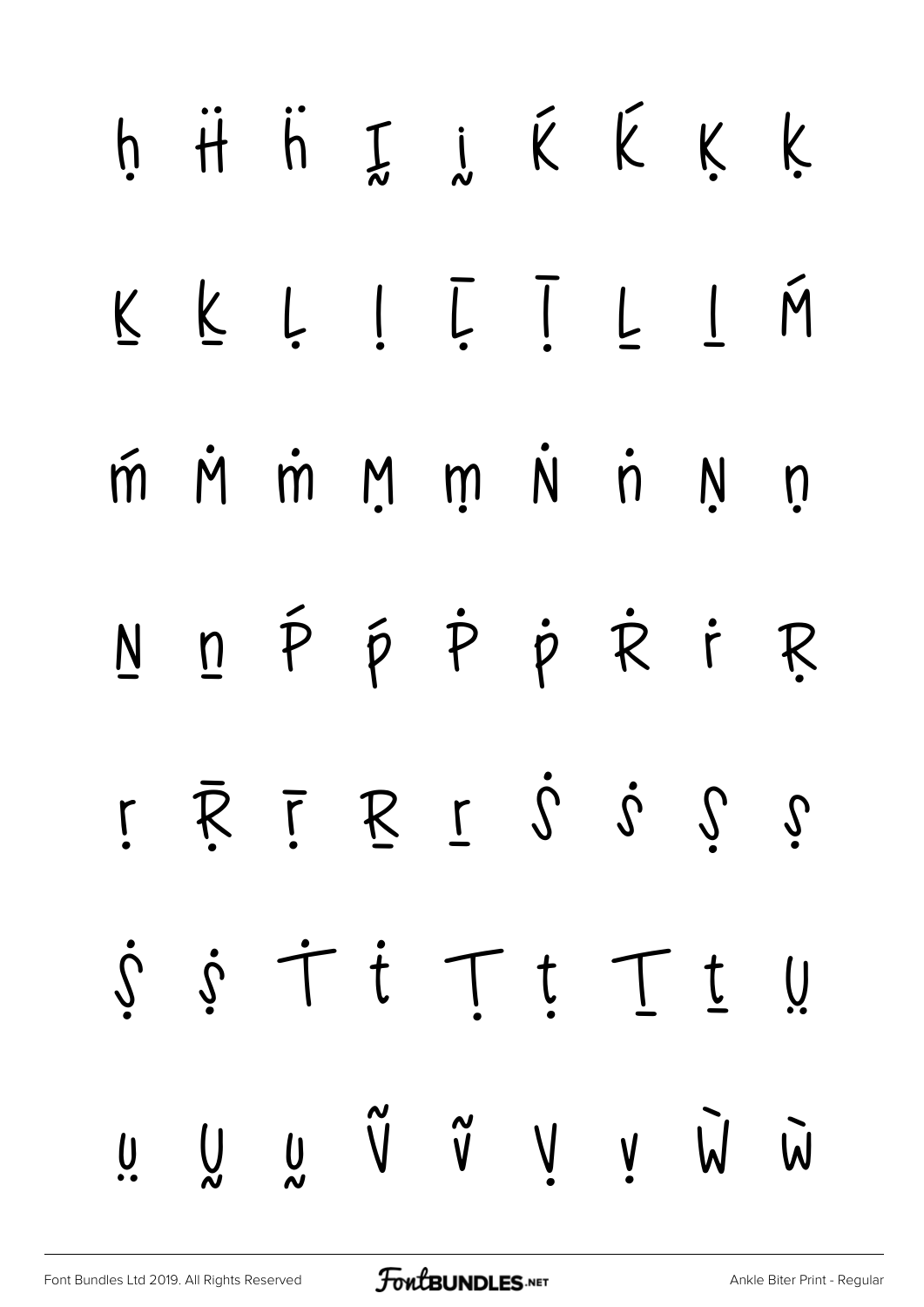